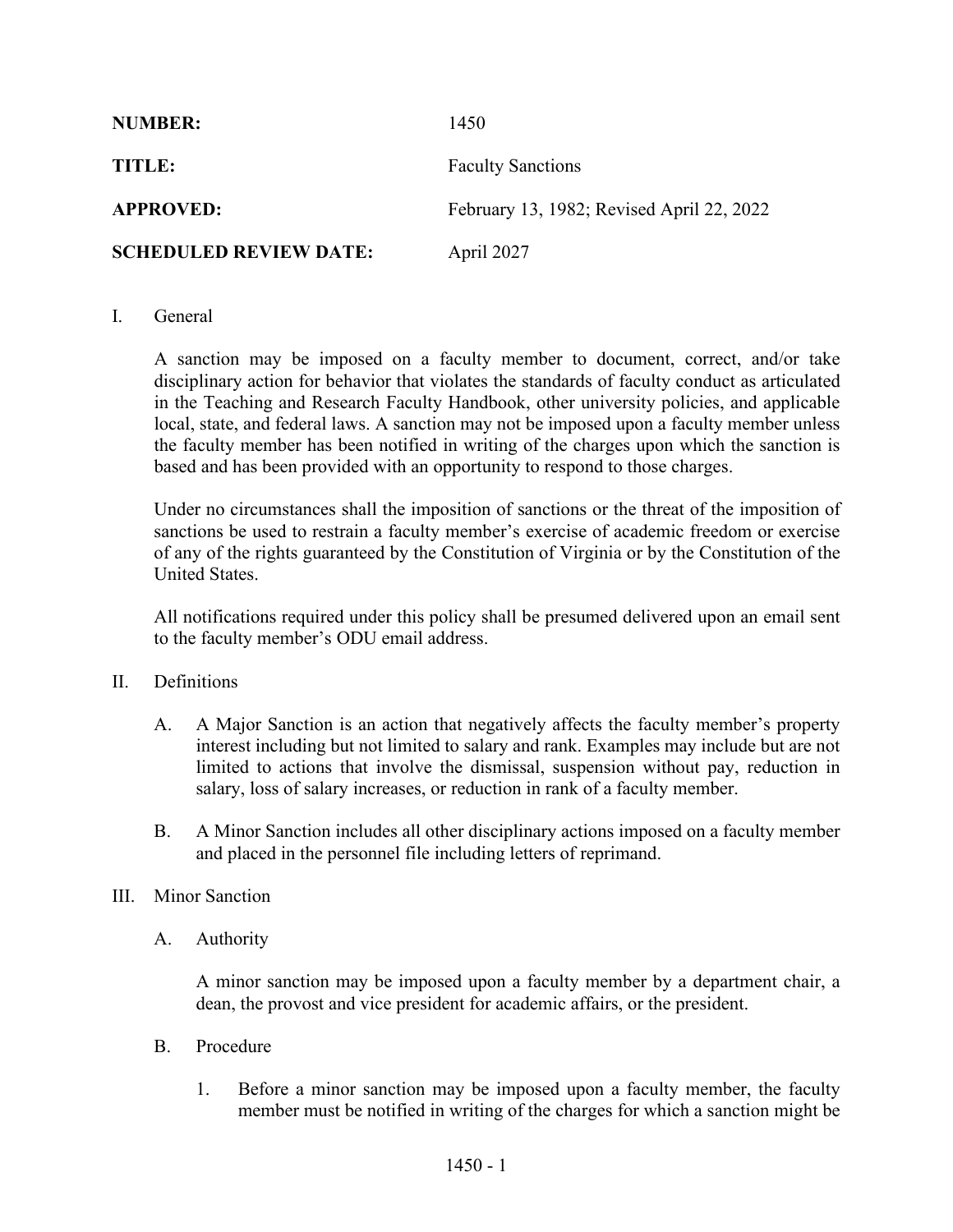imposed. Charges should be related to violations of university policies or rules, or laws. The university policies should be specified in any charges leveled. The faculty member then must be provided with an opportunity to meet with and to present a statement in defense or in mitigation of the charges to the individual with the authority to impose the sanction. That opportunity shall be provided no less than ten (10) and no more than thirty (30) days following the faculty member's receipt of notification of charges.

- 2. Before a department chair or a dean exercises the authority to impose a minor sanction upon a faculty member, the decision to impose the sanction and the reasons therefore must be reviewed and approved by the immediate administrative supervisor of the individual imposing the sanction.
- 3. Within sixty (60) days of the date of the faculty member's receipt of notice of charges, the faculty member shall be notified as to whether a minor sanction has been imposed and acknowledge receipt of the notice of imposition of the sanction. If a minor sanction has been imposed, the notice shall include a statement of the reasons for the sanction, the faculty member's right to respond in writing, and refer to the information in the Faculty Sanctions policy. Any sanction imposed and the reasons therefore shall be notified in the faculty member's permanent personnel file but if no sanction is imposed, there shall be no notation or reference to the charges in the file.
- 4. The faculty member may respond in writing to the imposition of a minor sanction but must do so within thirty (30) days following the faculty member's receipt of notice of the sanction. The faculty member's written response to the charges will be included in the faculty member's permanent personnel file unless the faculty member requests otherwise.
- 5. All documents related to an imposed sanction must be retained in a secure location at the college level for five years.
- C. A faculty member who desires a review of the minor sanction imposed may file a grievance against the administrative official imposing the sanction in accordance with the Faculty Grievance Policy.
- IV. Dismissal and Other Major Sanctions
	- A. Authority

Only the Board of Visitors has the authority to dismiss a faculty member and only the Board of Visitors or the president has the authority to impose upon a faculty member a major sanction short of dismissal, i.e., reduction in current salary level or rank or suspension from service for a stated period with or without pay. "Dismissal" as used in this policy means the termination of a tenured faculty member or the termination of a nontenured faculty member prior to the end of a term appointment to which the faculty member would otherwise be entitled under the policies of the university but does not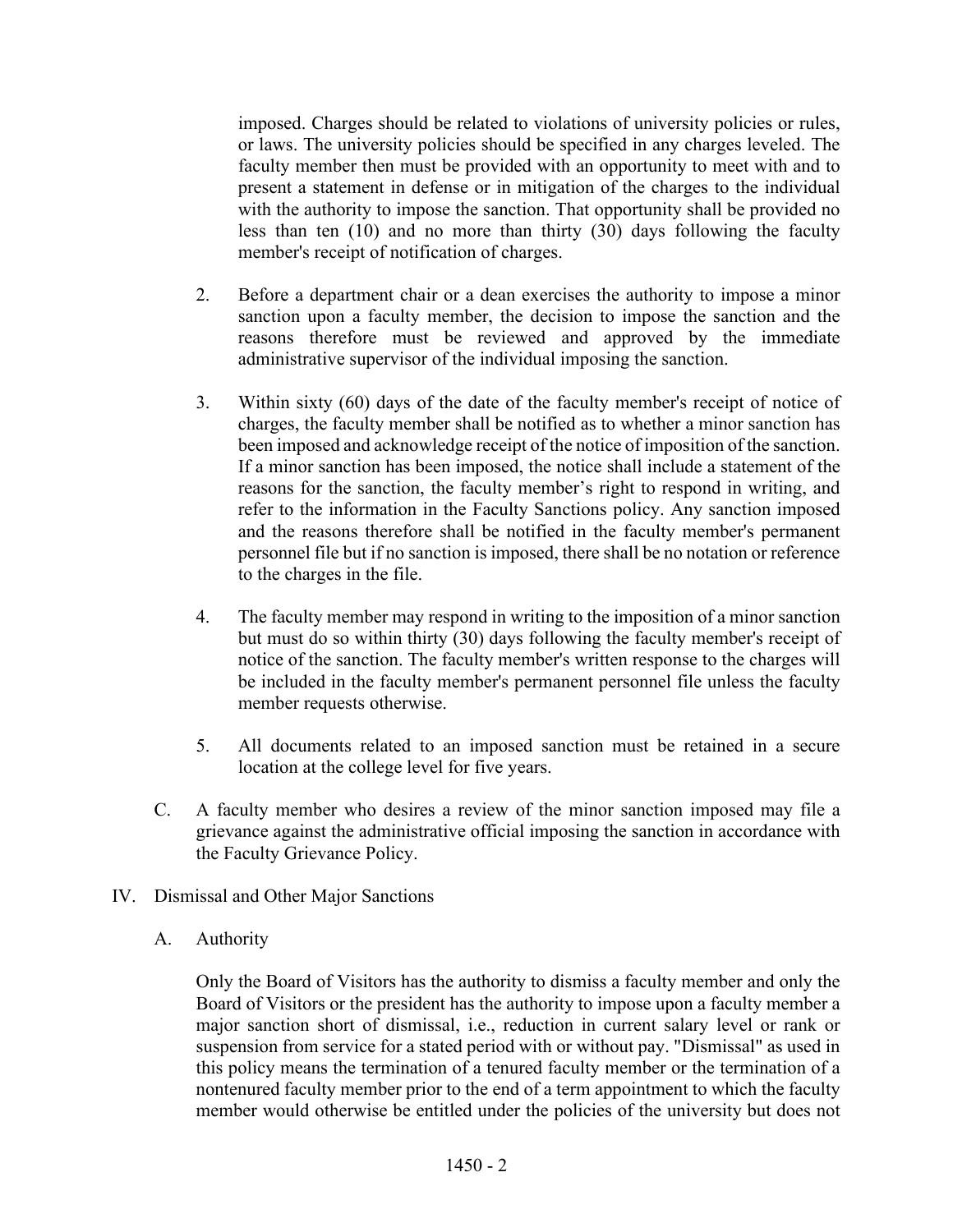include the termination of faculty due to financial exigency, severe financial difficulties or extensive curtailment in or discontinuance of a program of study or department of instruction.

B. Grounds for Dismissal or for the Imposition of Other Major Sanctions

The dismissal of a faculty member or the imposition upon a faculty member of another major sanction shall be only for adequate cause. Such adequate cause must be related, directly and substantially, to the faculty member's performance of professional duties or responsibilities or to the fitness of the faculty member in his or her professional capacity.

- C. Proceedings to Dismiss or to Impose Other Major Sanctions Upon a Faculty Member
	- 1. The dismissal of a faculty member or the imposition upon a faculty member of other major sanction(s) shall be only in accordance with the procedures described herein.
	- 2. It is solely within the discretion of the president to determine those cases in which the institution of proceedings to dismiss or to impose a major sanction on a faculty member might be appropriate. In deciding whether to initiate such proceedings, the president may act upon the recommendation of a department chair, a dean, the provost and vice president for academic affairs, or upon his own initiative.
	- 3. Except in extraordinary circumstances, if the president decides to initiate proceedings to dismiss or to impose a major sanction on a faculty member, either the president or an administrative official designated by the president shall offer to discuss the matter in private conference with the faculty member. The faculty member should respond to the offer to meet with the president or designee and schedule the meeting within 30 days. The meeting should normally be scheduled during the faculty member's contract period. At that time the matter may be resolved by agreement. If the agreement includes the faculty member's acceptance of dismissal or another major sanction, that agreement shall be in writing and shall be placed in the faculty member's permanent personnel file.
	- 4. If the president decides to proceed with dismissal or a major sanction, the president shall commence a proceeding to dismiss or to impose a major sanction on a faculty member and will designate the appropriate administrative official to present charges against the faculty member and request that the chair of the Faculty Grievance Committee initiate the applicable procedures of the committee. The Faculty Grievance Policy and the policy on Faculty Grievance Committee and Hearing Panels: Composition and Procedures can be found in the [Teaching and Research Faculty Handbook.](https://www.odu.edu/humanresources/employee/handbooks/faculty)
	- 5. Upon the conclusion of the Faculty Grievance Committee's procedures and upon the president's receipt of the recommendation and report of the committee issued as described therein, the president may decide to accept, alter, or reject the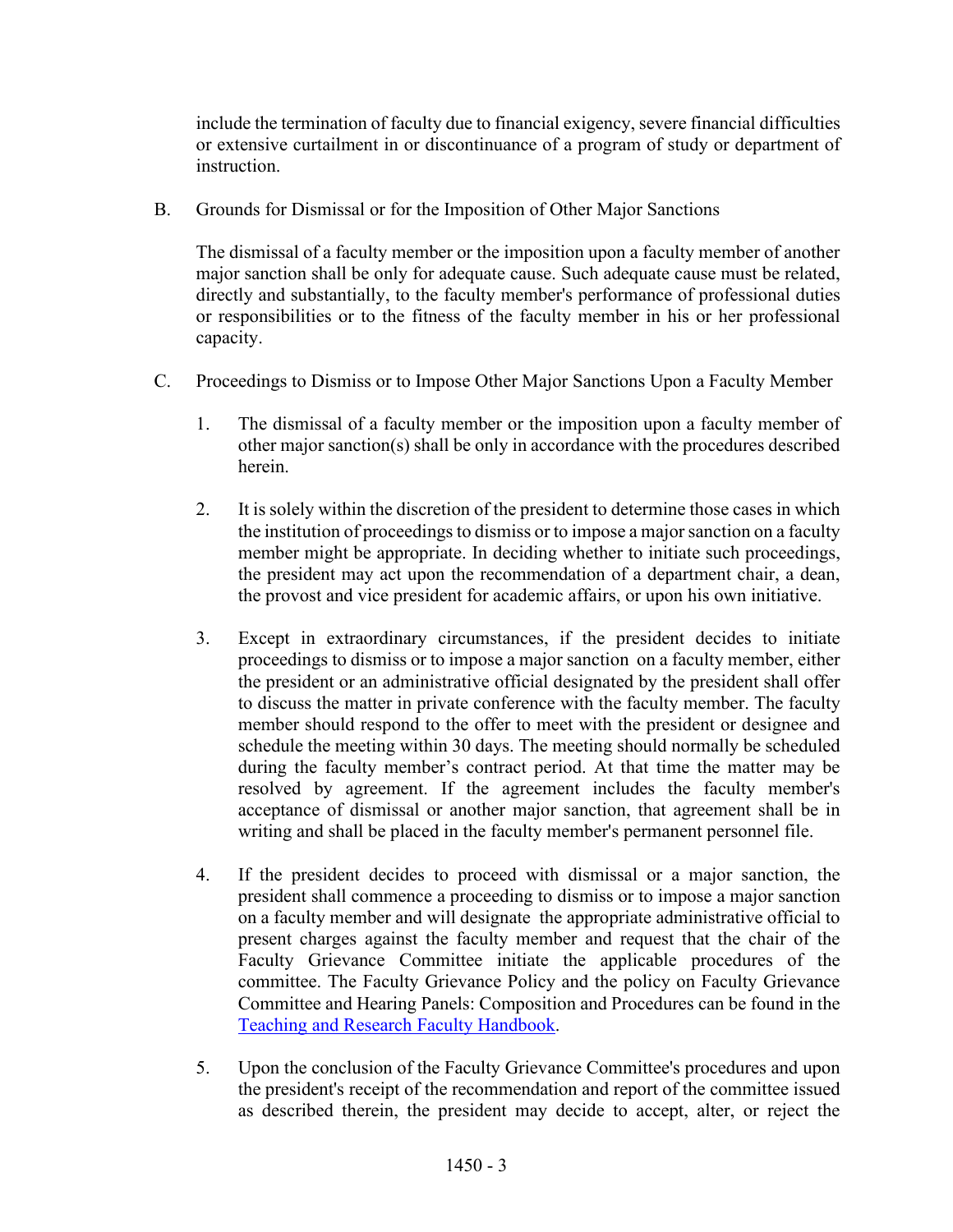recommendation of the committee as the president sees fit. If the president decides to alter or reject the committee's recommendation, the president must state in writing the reasons for that decision.

- 6. The president must notify the faculty member and the committee of the president's decision and, if required, the reasons therefore, within thirty (30) days of the president's receipt of the committee's report. If the president fails to forward notice to the faculty member and the committee within thirty (30) days, the president shall be deemed to have accepted the committee's recommendation.
	- a. If the president decides to dismiss the charges or to impose a minor sanction upon the faculty member, the president's decision shall be final.
	- b. If the president decides to impose a major sanction other than dismissal upon the faculty member, the president's decision shall be final unless appealed to the Board of Visitors by the faculty member. In order to so appeal, the faculty member must notify the president in writing of the appeal within thirty (30) days after the faculty member's receipt of the president's decision.
	- c. If the president decides to recommend dismissal of the faculty member, the president shall forward that decision to the Board of Visitors at the time of notification of the faculty member and the committee as provided above.
- D. Actions by the Board of Visitors
	- 1. During its consideration of a presidential recommendation to dismiss a faculty member or during its consideration of a faculty member's appeal of a presidential decision to impose another major sanction, the Board shall review the record of the case, including the report of the Faculty Grievance Committee, and shall provide the faculty member and the president (or the president's designated representative) with an opportunity to make a written statement and, if either party should so choose, an oral statement. Generally, these statements will be based upon the record of the case. Advisors (including attorneys) are not permitted to directly address the designated Board of Visitors Committee. The Board, in its discretion, may request additional evidence from either party or may permit either party, upon the party's request, to present additional evidence so long as the other party has the opportunity to examine and to respond to the additional evidence. Any additional evidence presented to the Board by either party shall be fully disclosed to the other party prior to presentation of the evidence to the Board.
	- 2. After its consideration of a presidential recommendation to dismiss a faculty member, the Board may decide to dismiss the faculty member. If it should decide to dismiss the faculty member, the Board shall provide written notification of this decision to the faculty member and to the president. Written notice shall include